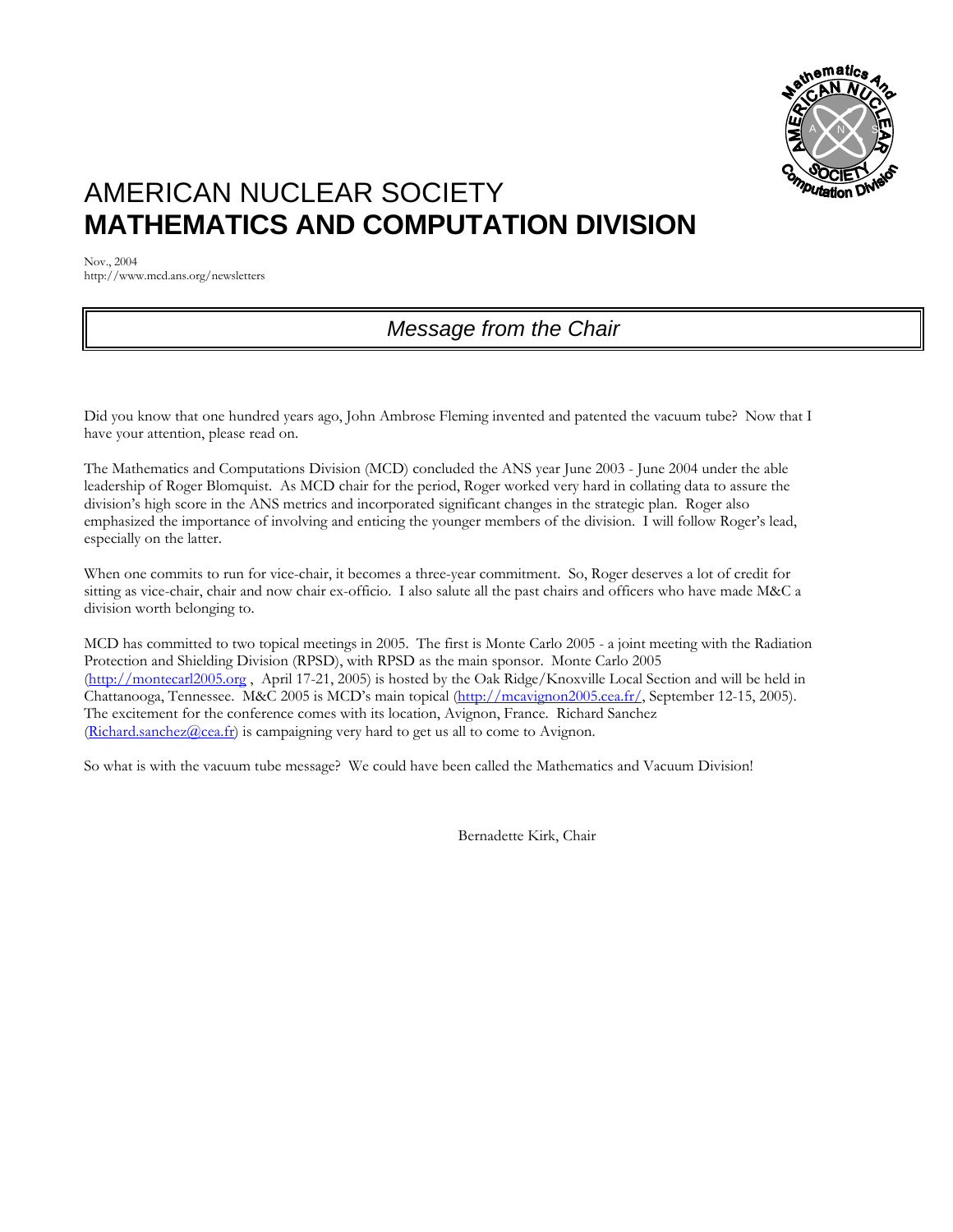### *2004 ANS Winter meeting: Mathematics and Computation Sessions*

**SUNDAY, NOVEMBER 14, 2004 1:00 p.m. - 2:00 P.M.. Program Committee Meeting: Embassy Room** 

**SUNDAY NOVEMBER 14, 2004 2:00 p.m. - 4:00 P.M. Executive Committee Meeting: Embassy Room**

#### **MONDAY, NOVEMBER 15, 2004 1:00 P.M.**

**High-Performance Computing for Nuclear Energy Applications** 

**TUESDAY, NOVEMBER 16, 2004 8:30 A.M.** 

**Transport Methods: General** 

**TUESDAY, NOVEMBER 16, 2004 1:00 P.M. Computational Methods: General** 

**WEDNESDAY, NOVEMBER 17, 2004 8:30 A.M.** 

**Geometry Representation for Monte Carlo Radiation Transport Codes** 

**WEDNESDAY, NOVEMBER 17, 2004 1:00 P.M. Roundtable on Current Issues in Computational Methods Panel**

### *MC2005: Topical meeting of the M & C Division*

### **International Topical Meeting on Mathematics and Computation, Supercomputing, Reactor Physics and Nuclear and Biological Applications,**

will be held in **Avignon, France**, on **September 12-15, 2005**. The meeting is organized on a 3 and 1/2 days basis with plenary, technical and poster sessions. Workshops and reception are planned for **Sunday, September 11, 2005**. Technical tours will be offered on Thursday afternoon and Friday. Please check the official web site of the conference:

#### http://mcavignon2005.cea.fr/,

for more details about the meeting organization. You may download the first announcement and the call from papers from this website. For this meeting, we will review extended summaries instead of full papers. The deadline for uploading summaries to the website is **January 15th, 2005.**

 MC2005 at Avignon will be the occasion for our community to discuss and present the latest developments on the applications of mathematics and computations to reactor physics and related applications of the nuclear industry. A list of technical session topics is given in the web, as well as (at the present time) 11 invited technical sessions. The meeting will offer an international forum to discuss your ideas and interests with members of the international scientific community. Please, consider coming to the meeting and presenting your work. If you have never visited Southern France and if you can afford the time , my advice is to spend at least one or two days visiting the area. For details on the area and what to do, please see the web pages.

 The meeting will take place in the prestigious Palace of the Popes in the heart of Avignon. I'm looking forward to welcome you there. Until then I say to you 'à bientôt, mes amis.'

#### **[Provided by Richard Sanchez]**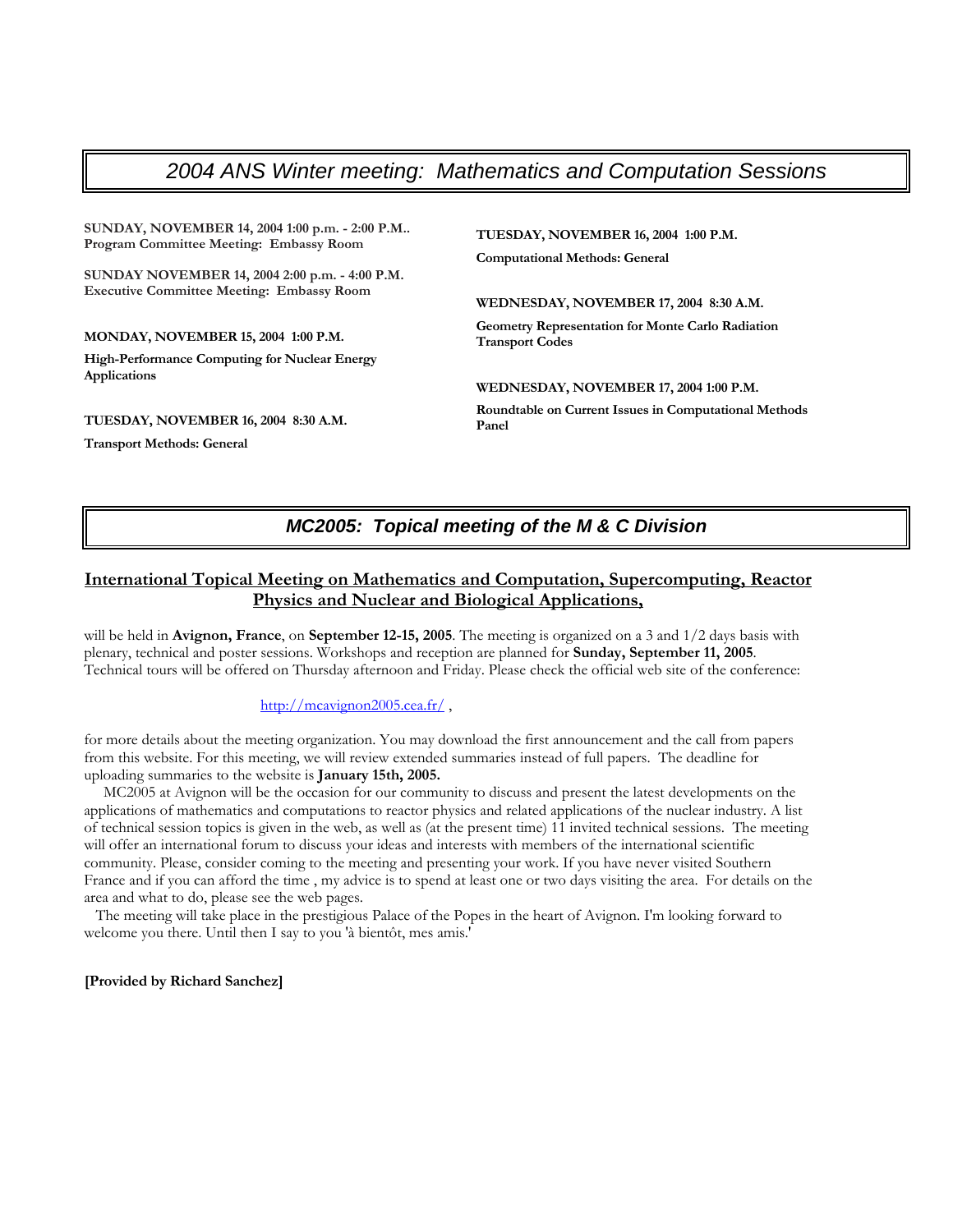### *Monte Carlo2005: Joint topical meeting of the M & C Division*



**Monte Carlo 2005** 

Monte Carlo 2005, a joint topical of the Radiation Protection and Shielding Division and Mathematics and Computation Division, will be held **April 17-21, 2005** at the Marriott Hotel and Convention Center in Chattanooga, Tennessee. The topical is hosted by the Oak Ridge/Knoxville Local Section. The conference highlights the accomplishments in Methods, Nuclear Data, Applications, and Mathematical & Computational Advances. Plans include plenary session topics on High Energy Transport, Neutral Particle Transport, and Heavy Ion Transport.

About 225 abstracts have been submitted. Plans are underway for an excellent spouse program and a reception at the Tennessee aquarium.

**Sponsors:** [ANS Oak Ridge/Knoxville Local Section](http://www.engr.utk.edu/org/ans/) **-** [ANS Radiation Protection and Shielding Division](http://www-rsicc.ornl.gov/rpsd/RPSD.html) **-** [ANS](http://www.mcd.ans.org/)  [Mathematics and Computation Division](http://www.mcd.ans.org/) **Co-sponsors**: [ORNL Radiation Safety Information Computational Center \(RSICC\)](http://www-rsicc.ornl.gov/rsicc.html) **-** OECD Nuclear Energy Agency Data Bank (NEADB)

[Canadian Nuclear Society \(CNS\)](http://www.cns-snc.ca/) - [Korean Nuclear Society \(KNS\)](http://www.nuclear.or.kr/)

| 2004                                                       |                                                 |  |
|------------------------------------------------------------|-------------------------------------------------|--|
| <b>August 6</b>                                            | Electronic submission of abstracts deadline     |  |
| <b>August 23</b>                                           | Author acceptance notification                  |  |
| December 3                                                 | Submission of full papers deadline              |  |
| 2005                                                       |                                                 |  |
| January 21                                                 | Revisions communicated to authors               |  |
| <b>February 4</b>                                          | Final text abstracts entered online             |  |
| <b>February 18</b>                                         | Final papers due                                |  |
| March 26                                                   | Early registration & Hotel reservation deadline |  |
|                                                            |                                                 |  |
| Contact: Jeff Johnson, Technical Chair, johnsonjo@ornl.gov |                                                 |  |
|                                                            | Bernadette Kirk, General Chair, kirkbl@ornl.gov |  |

### **[Provided by Bernadette Kirk]**

Web address: [http://montecarlo2005.org](http://montecarlo2005.org/)

### *Program Committee*

Another National meeting is approaching, and as usual, MCD has a full slate of interesting technical sessions for your edification. In fact, we had TOO MANY good sessions, and ANS asked us to defer one of them to the Summer meeting in San Diego! In D.C., you'll find two general sessions (Transport Methods, and Computational Methods), two special sessions (Geometry Representation for Monte Carlo Radiation Transport Codes and High-Performance Computing for Nuclear Energy Applications), and the ever-popular Round Table on Current Issues in Computational Methods (focusing this time on object-oriented software development for nuclear applications). It is important to recognize the folks responsible for these special sessions, because their significant recruiting and organizing efforts help to make MCD the quality division that we know and love. So here's a shout out to Brian Franke, Roger Blomquist and David Weber, and to Todd "Tmonster" Urbatsch.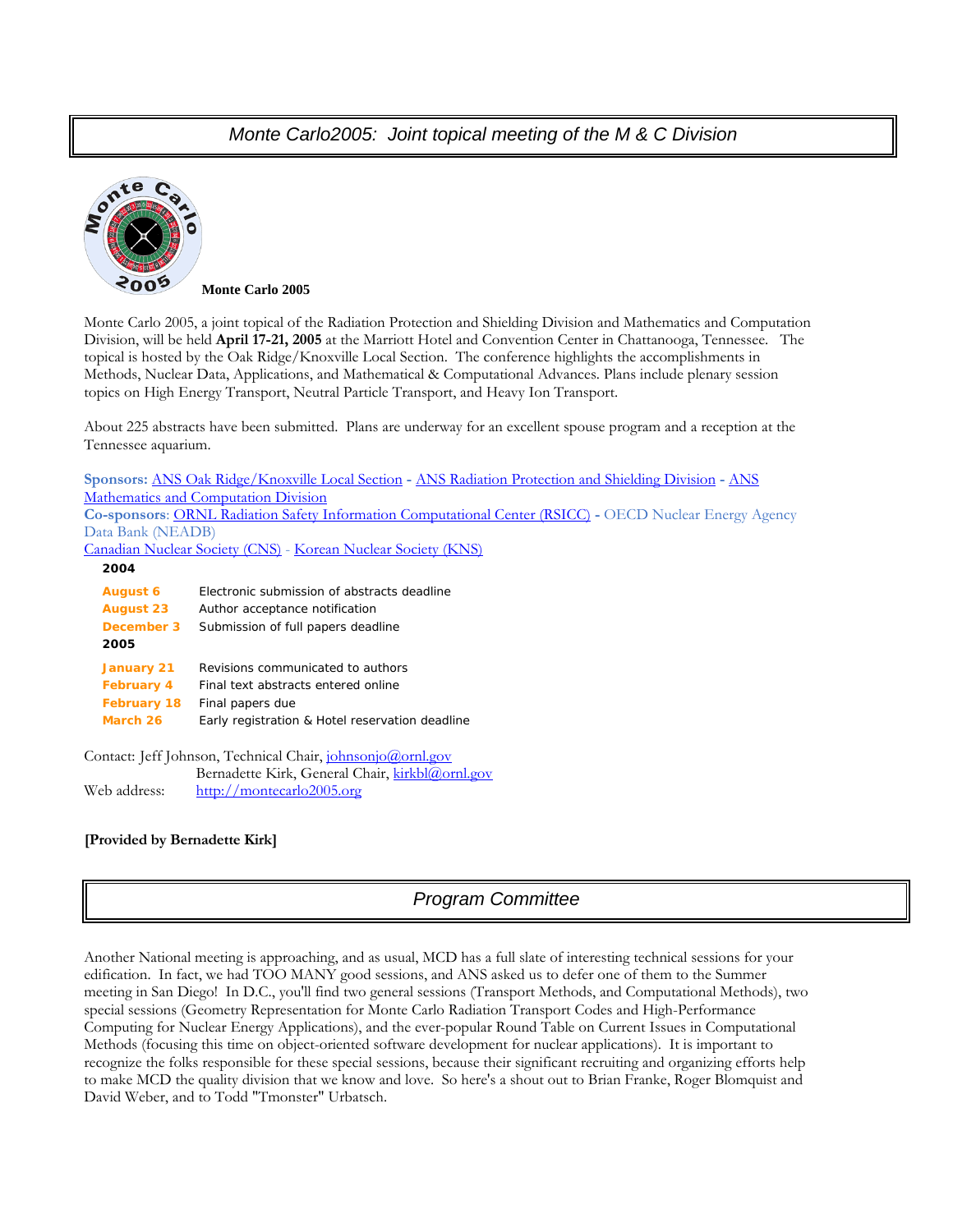Let's not forget that these meeting rooms would be empty if not for the authors of the contributed summaries. Having looked over most of the summaries for this conference, I am impressed with the breadth and innovation I see in our community, and I am sure you will be too.

There are a couple of issues I'd like to bring to the attention of our membership. First, at the D.C. meeting the Program Committee will be entertaining bids for hosting the 2007 MCD Topical Meeting. This topical will be co-located with OECD's Supercomputing in Nuclear Applications, and is due to be held in the western US. We are expecting bids from the Northern California and Colorado sections of ANS. If you arrive in DC early on Sunday, please join us to hear these presentations. [Program meeting: Sunday, 11/14, 1-2 pm, Embassy Room].

Second, it is time to propose special sessions for the 2005 National Meeting in DC. I emailed you about this about a month ago. If you have topics that you think would make a good special session, please contact me (palmerts $@$ ne.orst.edu). Paperwork for these sessions is due in DC in two weeks.

Third, just a quick reminder that several paper submission deadlines are approaching. The deadline for the summaries for the 2005 Summer meeting in San Diego is January 7, 2005, and the deadline for MCD 2007 in Avignon, France is January 15, 2005.

Lastly, as many of you are aware, we have changed the electronic paper review format for the past several meetings. We now assign reviewers to papers, rather than allowing reviewers to self-select papers to review. This has been working relatively well, at least from my perspective, but I would like some feedback from authors and reviewers. Under the new format, the number of reviews completed per reviewer should have decreased, lightening the load on everyone. This only works, though, if reviewers complete those reviews assigned to them. Another paper review is on the horizon, so if you are available, please participate. If not, we'll catch you the next time around.

See you in DC,

Todd Palmer Anil Prinja

Chair, Program Committee Co-chair, Program Committee

### *Honors and Awards*

Three Mathematics and Computations Division awards are planned for presentation at the upcoming MCD topical meeting to be held in Avignon, France. The **Gerald C. Pomraning Memorial Award** provides recognition to persons who have made outstanding contributions toward the advancement of the fields of mathematics and/or computations in support of advancing understanding of topics of interest to the ANS. The **MCD Distinguished Service Award** recognizes persons who have made outstanding contributions towards developing MCD via leadership, governance, standards, benchmarking, program and/or other developmental activities. The **MCD Young Member's Research Achievement Award** fulfills the following objectives: (1) to identify and reward meritorious contributions in the areas of mathematics and computations by MCD members who are in the earlier stages of their careers, and (2) to stimulate further achievements by younger individuals that will enhance the applications of mathematics and computations in the area of nuclear technology. The due date for all three awards is June 1, 2005. Further details on the awards and nomination forms may be found on the MCD web site (http://www.mcd.ans.org/awards.html). Please consider nominating colleagues for these awards.

Dr. Ken Shultis of Kansas State University, an MCD member, was recognized for his election to the grade of ANS Fellow at this past summer's ANS Annual Meeting in Pittsburgh. The MCD Honors and Awards Committee have a goal of promoting nominations of MCD members for the Fellow grade of ANS. This is achieved by assisting individuals who wish to nominate a colleague with the nomination process, and by identifying MCD members worthy of the Fellow grade and encouraging a colleague to take the lead on completing the nomination process. Further details and the nomination form for Fellow grade can be found at the ANS web site (<http://www.ans.org/honors/va-fellow>).

**[Provided by Paul Turinsky, Honors and Awards Committee Chair]**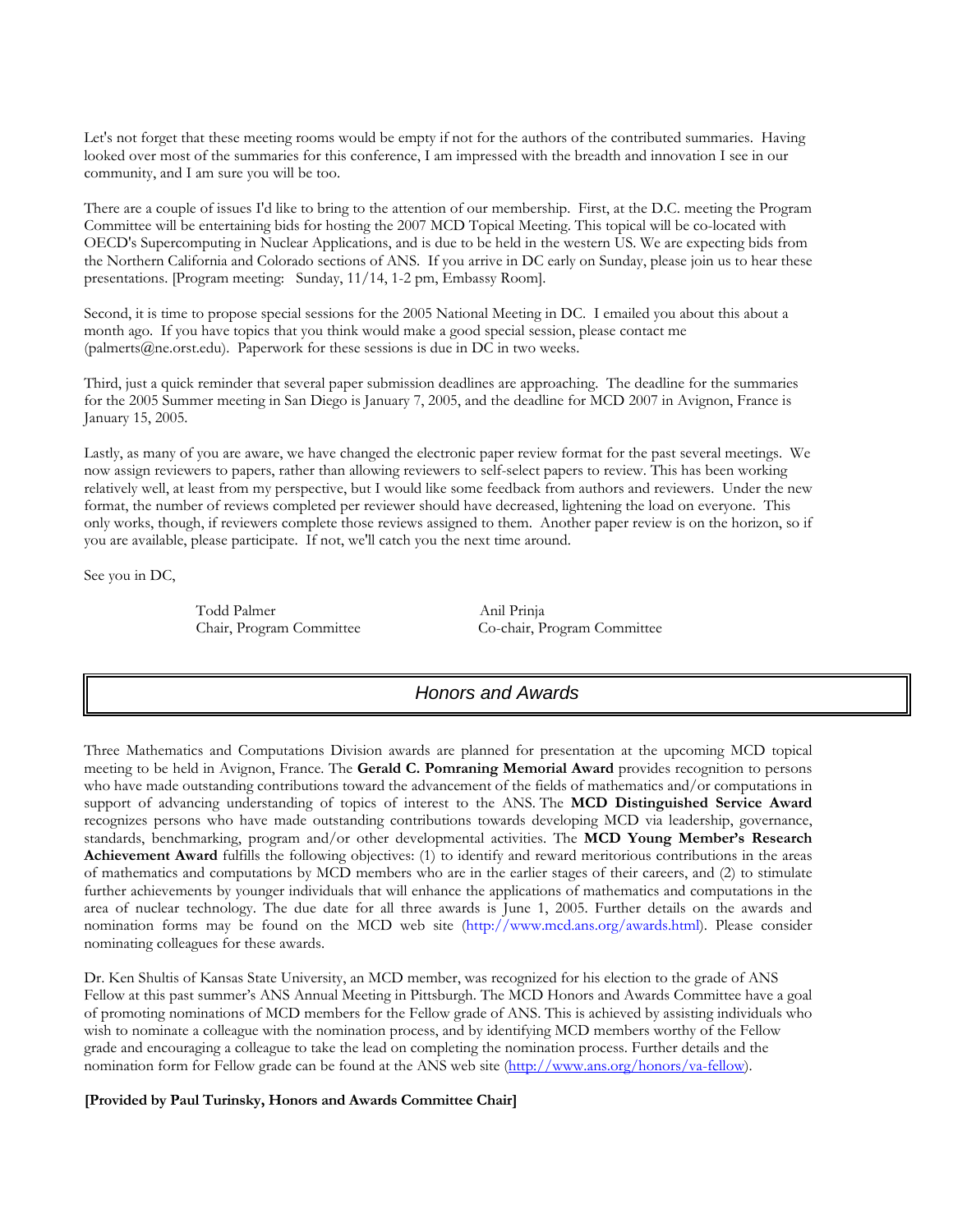### *ANS-10 Standards Committee*

The M&C Division sponsors the ANS-10 Standards Subcommittee. ANS-10 currently maintains four Standards in areas of interests to the M&C membership. These four Standards are:

### **\*ANSI/ANS-10.2-2000 Portability of Scientific and Engineering Software \*ANSI/ANS-10.3-1995 Documentation of Computer Software**

#### **\*ANSI/ANS-10.4-1987; R1998 Guidelines for the Verification and Validation of Scientific and Engineering Computer Programs in the Nuclear Industry \*ANSI/ANS-10.5-1994 Accommodating User Needs in Computer Program Development**

ANS-10.4 and ANS-10.5 are currently being revised. Dr. Charles Martin is the Chair for the ANS-10.5 effort. He can be reached at charlesm@dnfsb.gov. Andy Smetana is the Chair for the ANS-10.5 effort. He can be reached at andy.smetana@srs.gov.

Finally, if you have an idea for a new Standard or an interest in serving on the ANS-10 Standards Subcommittee, please contact Andy Smetana.

### **[Provided by Andy Smetana, Standards Committee Chair]**

### *Joint Benchmark Committee*

The Joint Benchmark Committee (JBC) will meet Sunday, November 14, in the Embassy room of the Omni Shoreham Hotel in Washington, DC. All those interested in participating in or just hearing about the JBC activities are welcomed to attend. We will discuss the proposed analytical benchmark TIEL as well as establishing a yearly benchmark award for the individual who has exemplified the benchmark ethic above and beyond the call. Also benchmarks in other areas such as isotopics, homeland security and reactor physics will be discussed. Finally, Richard Sanchez will detail the role of benchmarks in the upcoming M&C Topical and there will be benchmarking news for the M&C membership. Hope to see ya there.

B. Ganapol

**Editor's Message**: This newsletter will be issued twice a year and can be accessed electronically at

<http://www.mcd.ans.org/newsletters> . Please send your newsletter items and comments to me, Avneet Sood at Los Alamos National Laboratory, P.O. Box 1663 MS F663, Los Alamos, NM 87545; Tel: (505) 667-2119; email: [sooda@lanl.gov.](mailto:sooda@lanl.gov)